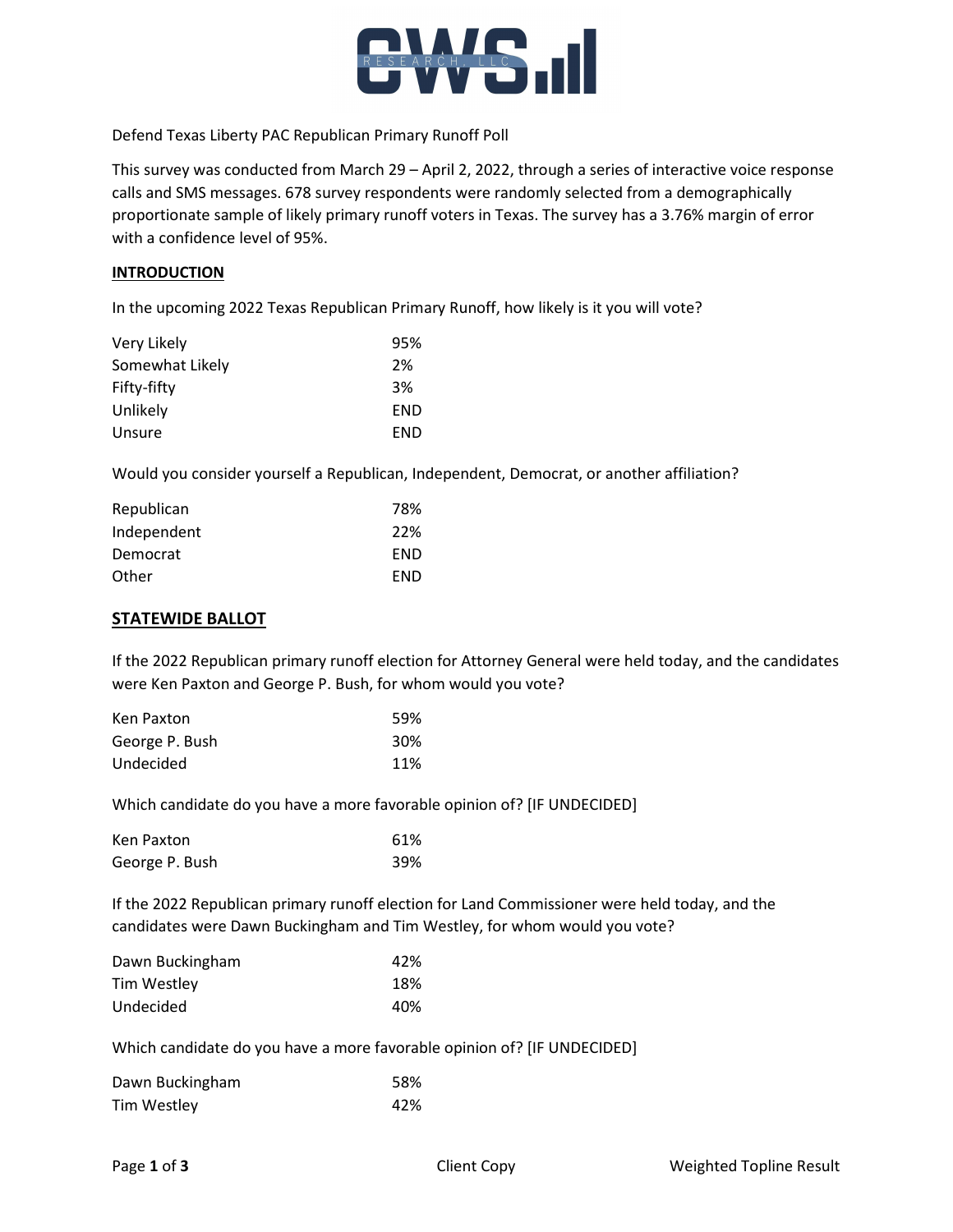

If the 2022 Republican primary runoff election for Railroad Commissioner, were held today, and the candidates were Wayne Christian and Sarah Stogner, for whom would you vote?

| Wayne Christian | .50% |
|-----------------|------|
| Sarah Stogner   | 24%  |
| Undecided       | 26%  |

Which candidate do you have a more favorable opinion of? [IF UNDECIDED]

| Wayne Christian | 66% |
|-----------------|-----|
| Sarah Stogner   | 34% |

# CURRENT EVENTS

Lt. Gov. Dan Patrick has proposed that college professors who teach Critical Race Theory should have their tenure revoked. Do you agree?

| Yes       | 72% |
|-----------|-----|
| No        | 16% |
| Undecided | 12% |

With gas prices rising, Connecticut, Georgia, and Maryland have moved to temporarily suspend their state's gas tax. Do you believe that Texas should follow suit and suspend the gasoline tax?

| Yes       | 54% |
|-----------|-----|
| No        | 35% |
| Undecided | 11% |

## 2024 PRESIDENTIAL PRIMARY

If the upcoming 2024 Republican Primary for president were held today, and the candidates were Donald Trump, Ted Cruz, Ron DeSantis, Greg Abbott, Nikki Haley, and Kristi Noem, for whom would you vote? [RANDOMIZED]

| <b>Ted Cruz</b>     | 8%  |
|---------------------|-----|
| <b>Ron DeSantis</b> | 20% |
| Greg Abbott         | 6%  |
| Nikki Haley         | 10% |
| Kristi Noem         | 2%  |
| Donald Trump        | 46% |
| Undecided           | 8%  |